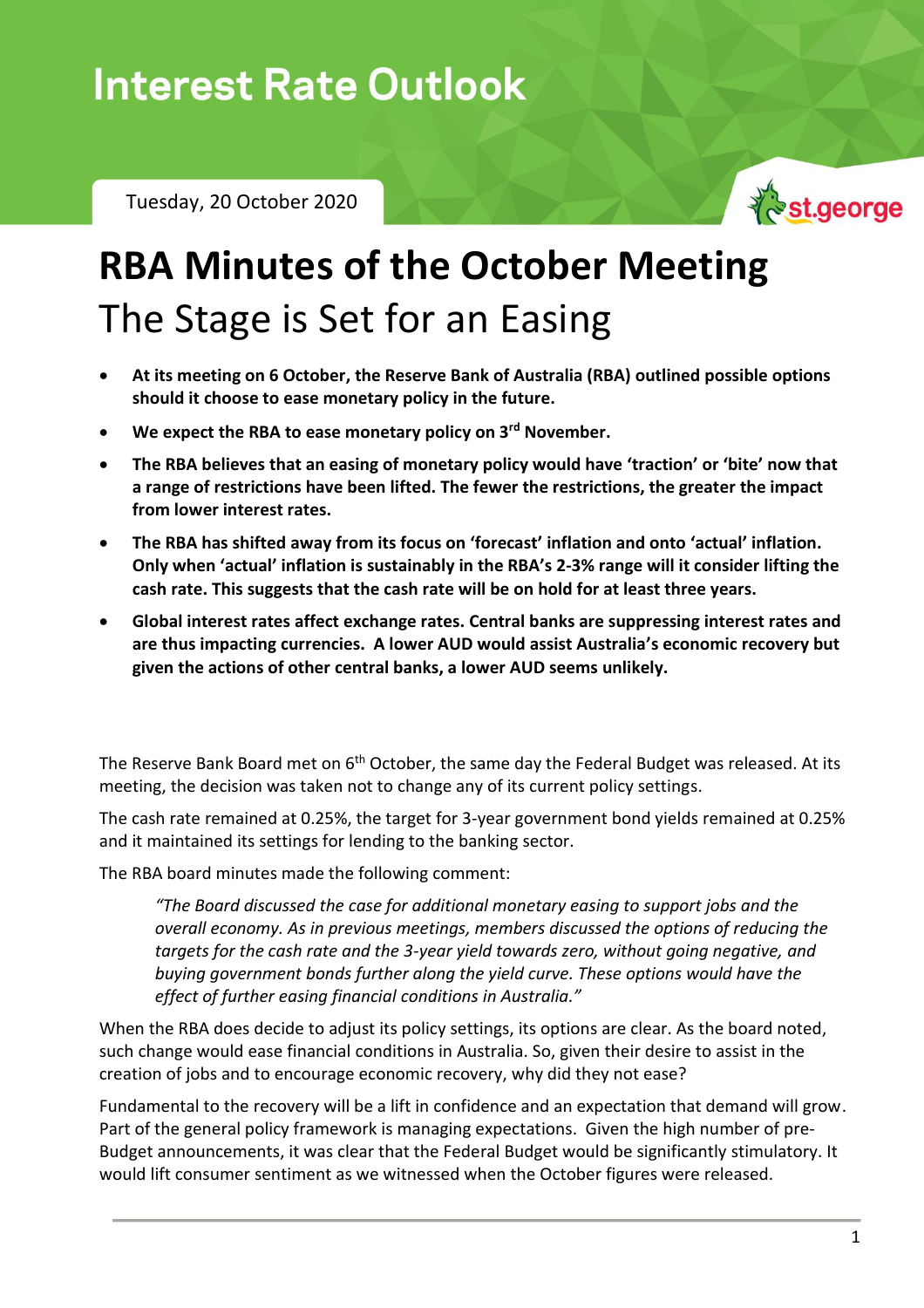Expectation had been shifted. Job done.

In this context, the RBA would be in a position to further boost confidence if it held back its decision to cut rates until its November meeting. We expect the RBA will cut its cash rate to 0.10% from 0.25% in November as well as lowering its target for 3-year government bond yields to 0.10% from 0.25%. Three-year yields are already at 0.13% in anticipation of the change. They may well also begin purchasing government bonds further along the yield curve.

A further issue facing the RBA board was the matter of 'traction'. Would a cut in interest rates actually work? The board minutes made the following comment.

*"..as the economy opens up, members considered it reasonable to expect that further monetary easing would gain more traction than had been the case earlier. Members also considered the effect of lower interest rates on community confidence and on those people who rely on interest income."*

With the economy slowly opening up, there is scope for a reduction in interest rates to have more bite or traction and thus assist in recovery and job creation.

The board did spare a thought for those who rely on interest payments for income but part of the role of policy is to encourage investors to seek out higher yielding investment options.

The exchange rate plays an important role in a small open economy such as Australia. The RBA views the current exchange rate to be broadly in line with economic fundaments but did note the impact other central banks' activity of exchange rates.

*"Members noted that the larger balance sheet expansions by other central banks relative to the Reserve Bank was contributing to lower sovereign yields in most other advanced economies than in Australia. Members discussed the implications of this for the Australian dollar exchange rate."*

Central banks around the globe have expanded their balance sheets as they have sought to put downward pressure on the bond yields. This, other things being equal, puts downward pressure on their currency and assists their exporters. But if all central banks change at the same rate, there would be no net change. This is not happening, and the more aggressive central banks are having a greater impact on their currency.

> **Hans Kunnen, Senior Economist** Ph: 02-8254-1316